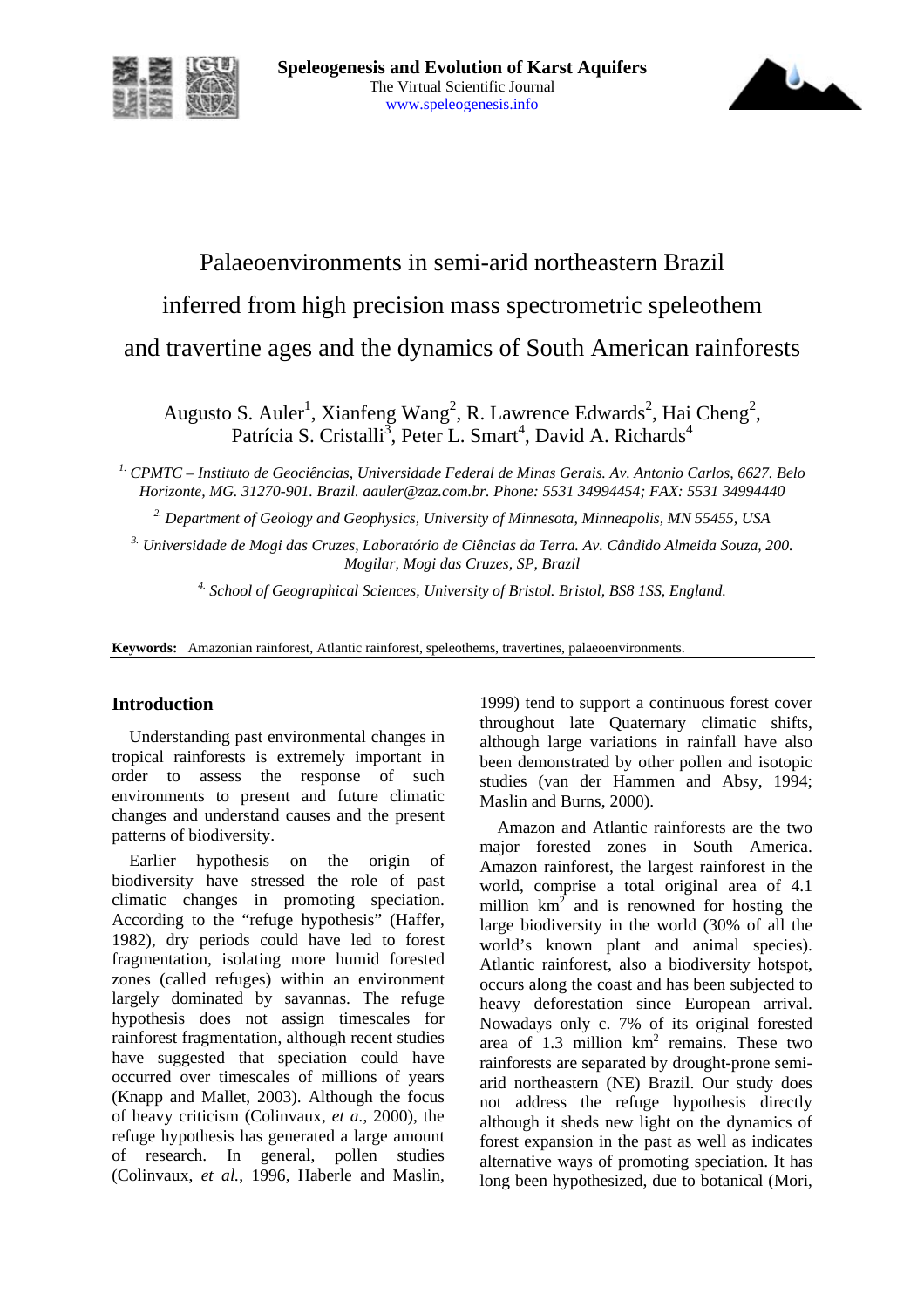1989; Andrade-Lima, 1982) and faunistic (Costa, 2003) similarities, that the Amazon and Atlantic rainforests were once linked in the past. Although numerous connecting routes have been postulated (Bigarella, *et al*, 1975; Por, 1992; De Oliveira, *et al*, 1999), the timing of forest expansion and their possible recurrence have remained elusive.

The study area lies in the driest portion of NE Brazil "dry corridor", close to the village of Laje dos Negros, northern state of Bahia. Mean annual precipitation is around 480 mm and potential evapotranspiration is in excess of 1,400 mm/year (Fig.1). Present vegetation comprises a low arbustive scrubland known locally as caatinga. The area contains a welldeveloped underground karst (Auler and Smart, 2003) with abundant secondary calcite precipitates, both underground (speleothems) and on the surface (travertines).



**Fig.1.** Location of the study area.

Here we examine shifts in the boundaries of both Amazon and Atlantic rainforest through systematic analysis of past pluvial (and thus forested) periods in NE Brazil. 230Th analyses of calcite speleothems and surface travertines were used to constrain wetter than present intervals. Palaeobotanical analyses of fossil flora embedded in dated travertine allowed plant identification and floristic reconstruction.

### **Past pluvial periods**

Fifty-four  $^{230}$ Th ages of growth phases in 11 speleothems and fifty-five travertines samples were obtained with thermal ionisation and inductively coupled plasma mass spectroscopic techniques. Because of the net deficit between rainfall and evapotranspiration there is no speleothem or travertine deposition at present. Thus, any ages unequivocally indicates wetter than present conditions.

Top and bottom ages of speleothems indicate that NE Brazil pluvial phases were short and widely spaced. Because there is an infiltration threshold to be overcome in order to generate speleothems, the speleothem record should be interpreted in terms of pluvial maxima. Major speleothem growth phases occur at 14,800 – 15,900, c. 39,000, c. 48,200, c. 60,200, c. 73,000, c. 86,500, c. 110,000, c. 136,000, c. 179,000 and c. 207,500 yr B.P. These growth intervals coincide precisely with Heinrich events and stadials in the Northern Hemisphere. Travertine data complements the speleothem record, including times not wet enough to generate speleothems. Younger Dryas and Last Glacial Maximum ages are represented, as well as very old (0.9 Ma) ages based on initial  $\delta^{234}U$ of younger nearby travertines. The last phase of travertine deposition in several sites yielded concordant ages around 11,700 yr B.P., indicating that NE Brazil became too dry to promote calcite precipitation after that. Travertine ages, besides indicating moister conditions, help constrain the age of the abundant botanical fossil remains embedded in the calcite matrix.

Further <sup>230</sup>Th and radiocarbon analyses were performed respectively in calcite samples associated with fossil bones of vertebrates and in fossil bat guano, attempting to bracket the age of fossil emplacement and help reconstruct NE Brazil palaeoenvironments.

#### **Forest expansion and ecological changes**

Travertines present abundant botanical fossil remains, including well-preserved trunk, root and leaf casts. Ongoing systematic leaf identification has allowed the description of 45 morphological types. Although present caatinga vegetation shows predominance of coriaceous leaves, the large majority of fossil leaves are membraneous (less than 5% of coriaceous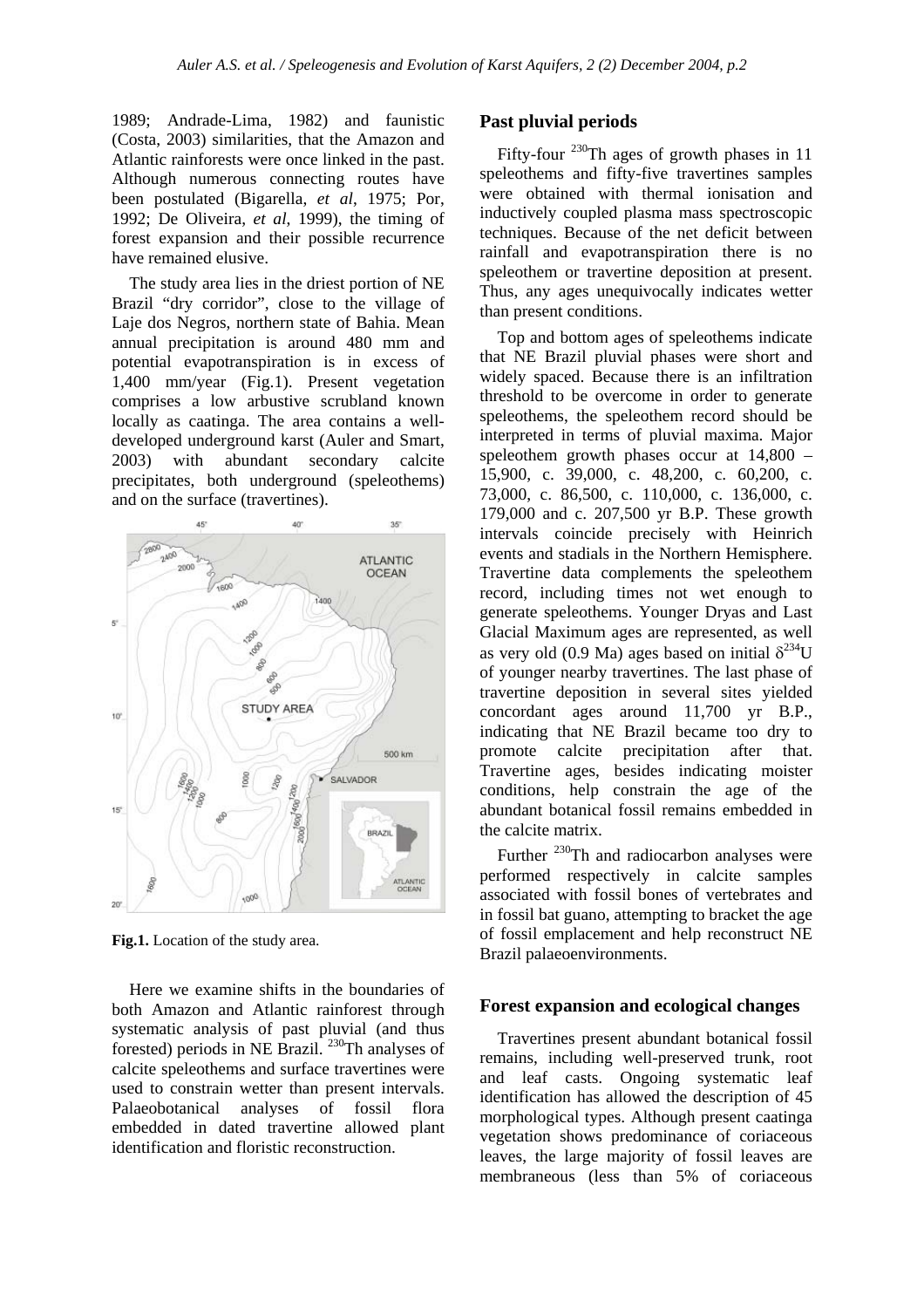leaves in most sites). Fossil leaf area larger than caatinga species suggests low luminosity and thus closed forested conditions. Brochidodromous venation (common in the Atlantic rainforest but nearly absent in the caatinga) comprises a significant portion of the deposits. Furthermore, the absence of Melastomataceae in the analysed samples suggests a stabilised forest ecosystem (Rizzini, 1997).

Overall, the palaeoflora of the travertine deposits indicate a mesophilic semi-deciduous forest typical of more humid environments, nowadays found only in isolated relict forested zones known as brejos. The assemblage of fossil plant species suggests the expansion, during the wet phases of the Quaternary, of a dense forest that replaced, or mixed with, the caatinga vegetation. Due to the widespread occurrence of travertine deposits with similar palaeobotanical association in NE Brazil, forest expansion appears to have been a regional phenomenon, providing a possible connection route between the Atlantic and Amazon rainforests.

Fossil mammal remains have also been frequently found within caves in NE Brazil, sometimes covered with a thin veneer or calcite. Although <sup>230</sup>Th analyses have been performed in several calcite coatings, assigning precise ages to the fossils themselves is difficult due to the unknown time lag between fossil death at the surface, emplacement into the cave and later calcite precipitation. Furthermore, the fossil emplacement mechanism causes bias in the fossil record and thus cave fossil assemblages rarely mirror fauna at the surface. Due to these limitations it is risky to interpret palaeoenvironments based solely on the mode of living of cave fossil assemblages. Nevertheless, former habitats of individual species can yield useful information on past environmental conditions, although many fossilised remains in NE Brazil belong to ecologically versatile species belonging to genus Puma (living Jaguar) and Mazama (living deer).

Habitats of some of the fossil species probably differed markedly from the now semiarid and vegetation-poor scenery of NE Brazil. Fossils of llama and extinct bear probably indicate a cooler environment because closest living relatives now live in much colder environments. Because all living monkeys in the New World are arboreal, the two fossil species

of giant monkeys (Hartwig and Cartelle, 1996; Cartelle and Hartwig, 1996) are likely to suggest a more forested environment. Local caves are nearly devoid of bat colonies at present, although there is massive guano and fossil bat bone accumulations. Some of the twenty species identified by Czaplewski and Cartelle (1998) now occur only in rainforest biomes, suggesting a moister and more forested environment at time of bat occupation. Three radiocarbon analyses on bat remains have yielded calibrated ages of c. 20,000, c. 23,000 and  $> 44,000$  yr B.P. Overall, vertebrate fossil species data conforms with palaeobotanical data, suggesting past episodes of moister and more forested environments.

# **Final considerations**

Dry NE Brazil, bridged inbetween the Amazon and the Atlantic rainforests, is regarded as a major impediment for the present migration of floral and faunal specimens between both rainforests. Numerous studies, however, have pointed out at similarities between Atlantic and Amazon fauna and flora. Caatinga vegetation shows some intriguing similarities with Amazonia vegetation (Prado and Gibbs, 1993) and late Pleistocene pollen data from a NE Brazil site contains taxa nowadays restricted to the Amazonian and Atlantic rainforests (De Oliveira, *et al*, 1999). Our study has constrained the timing of several Pleistocene pluvial periods associated with forest expansion in NE Brazil. These more humid intervals have caused significant boundary shifts in South America's major rainforest, creating forested routes through NE Brazil. Such periodic forested links were responsible for promoting major biotic interchange, favouring faunal and floral species migration and speciation.

## **Acknowledgments**

Work funded by CNPq grant 540064/01-7 to ASA and NSF grants 9809459 and 01116395 to RLE.

## **References**

Andrade-Lima D. 1982. Present-day forest refuges in northeastern Brazil. In: Prance GT (ed): *Biological Diversification in the*